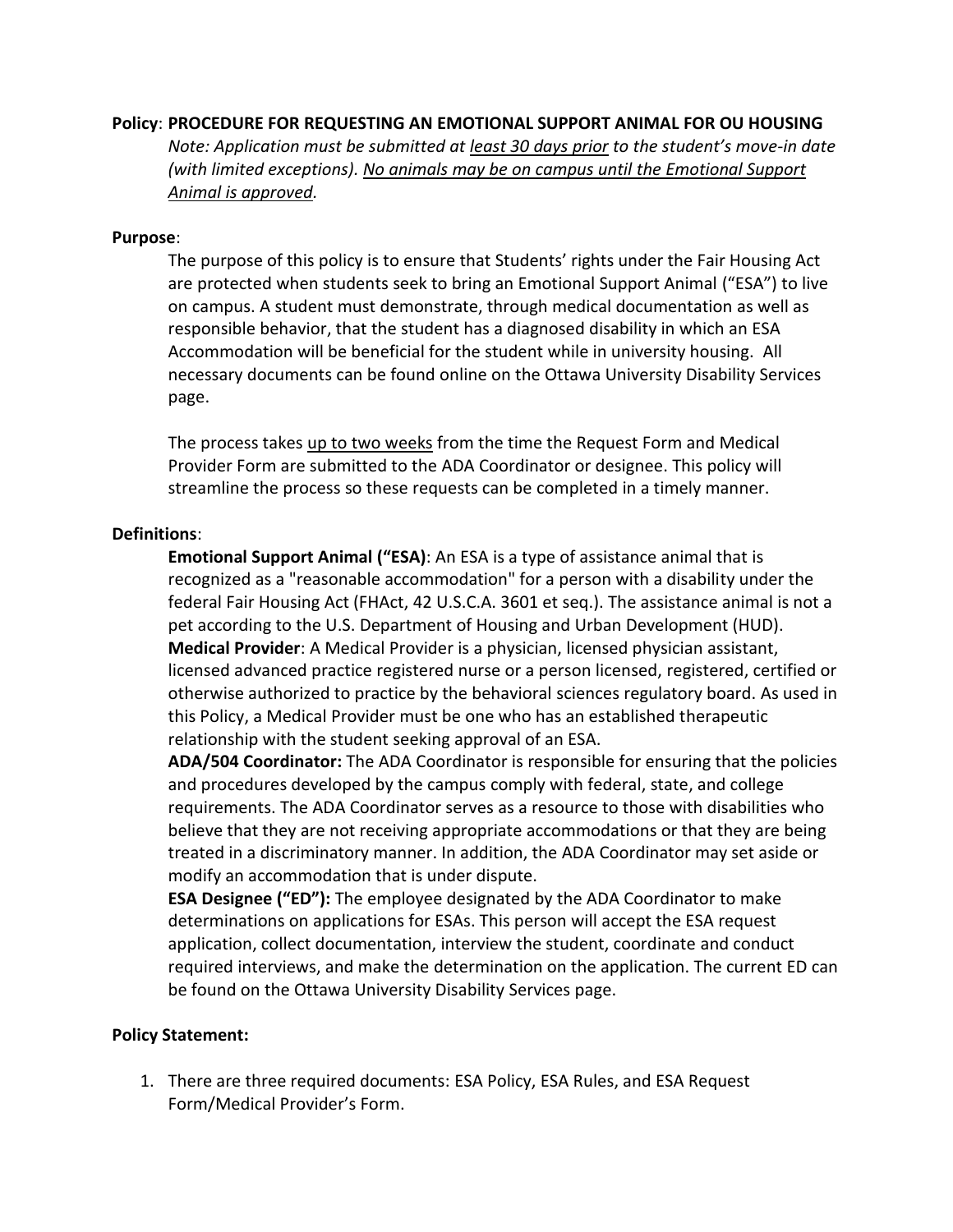- 2. A student must first review both the ESA Policy and the ESA Rules.
- 3. Students should note that the Request Form must be submitted at least 30 days prior to the first day of residency. Completion of the approval process takes at least 2 weeks. No animal is permitted on campus without approval by the ED.
- 4. Once the Policy and Rules documents are reviewed, the student must complete the Request Form and submit it to the ED, who will then schedule a meeting.
- 5. The student must be prepared to submit the Medical Provider Form.
	- a. The Medical Provider Form must be filled out by a Medical Provider (see the definition of a Medical Provider *above*). *Note that the Ottawa University Counselors cannot complete this form.*
	- b. Documentation from a third party that is not a Medical Provider and has not examined the student but certifies the animal as an ESA **is not** a substitute for the Medical Provider Form.
- 6. The ED will review the documentation and determine, on a case-by-case basis, whether to approve the student's request for an ESA. In making this determination, the ED will consider the needs of the student and the impact of the animal on the campus community. In some cases, the ED may ask for additional medical documentation.
- 7. Note that if the animal is found to have been staying in campus housing prior to written approval by the ED, this will be a conduct violation and will be considered as one factor in whether the student is a responsible animal owner.
- 8. The ED will consult with other university offices, such as the Residential Life Coordinator or other Residential Staff, to determine if there are any student conduct issues that may indicate an inability of the student to effectively provide a safe environment for the ESA and those in the campus community. If the student is an athlete, the ED may speak with the student's coach to discuss the impact of travel and team requirements on the student's ability to adequately care for the ESA.
- 9. The ED will meet with the student to discuss the type of animal and the specific animal to ensure that it meets the campus criteria for approved animals in housing.
- 10. If the ESA is approved:
	- a. The student must review and sign the ESA Agreement and other forms as appropriate.
	- b. The student must meet with Residential Life Staff. The ED will inform the Residential Life Staff that the ESA is approved. The student will make an appointment to review the policy and specific details and requirements for having the animal in university housing. The residential designee will sign the ESA Agreement at that time.
- 11. Roommate Agreement: Where applicable, roommates will meet with Residential Life Staff and sign the Roommate Agreement before the animal is moved into housing. Students should know that the housing options may be limited as the university balances appropriate accommodations against students with disabilities with students who have allergies and/or animal fears, or other possible issues.
- 12. Move-in approval: Housing will give the owner a move-in date for the animal. The student must provide all supplies necessary for the animal at the time the animal is moved into housing. This includes, for example, where applicable: